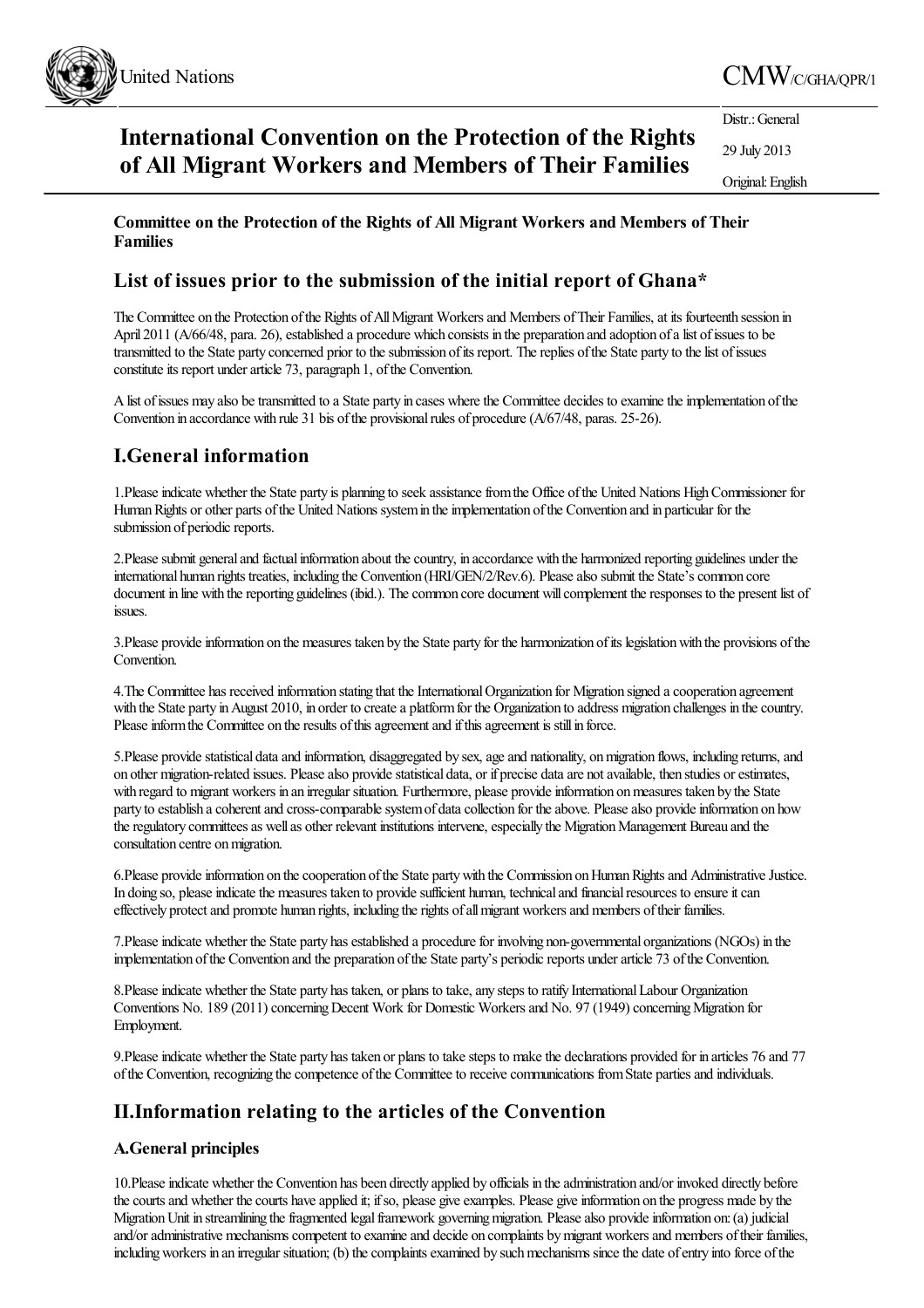Convention and their outcome; (c) any redress, including compensation, provided to victims of such violations; and (d) any measures taken to inform migrant workers and members of their families about the remedies available to them for violations of their rights.

# **B.Part II of the Convention**

# **Article 7**

11. Please clarify whether the national legislation ensures that all migrant workers and members of their families have the rights provided for in the Convention without distinction of any kind and whether it covers all the prohibited grounds of discrimination enumerated in the Convention (art. 1, para. 1, and art. 7), including sex, language, national, ethnic or social origin, nationality, age, economic position, property, marital status and birth or other status. Please also provide information on the gender sensitivity of the domestic migration laws. In addition to legislation, please provide information on all the measures taken by the State party to ensure non-discrimination, both de facto and de jure.

# **C.Part III of the Convention**

#### **Article 16**

12.Please describe measures taken by the State party to promotetraining programmes, including on gender sensitivity, for government staff dealing with migration issues, in particular those providing legal and consular assistance to Ghanaian nationals abroad seeking justice against abuse in the workplace, as well as regarding migrant workers or members of their families who have been arrested, held in prison, placed in custody pending trial or detained in any other manner.

# **Article 18**

13.Please provideinformation onmeasures taken to ensurethat in criminaland administrative proceedings, including expulsion proceedings, migrant workers and members of their families, in particular those in an irregular situation, are provided with legal assistance and interpretation, as necessary, and that they have access to information in a language they understand. Please also provide information on measures taken to separate migrant workers from convicted persons, adolescents from adults and women from men. Please also clarify what measures the State party has taken to ensure that women migrants are supervised by female officials.

# **Article 22**

14. The Committee is concerned about reports stating that the State party has deported more than 27,000 irregular immigrants between 2001 and 2007. Please supply up-to-date information, including disaggregated statistical data, on undocumented and irregular migrant workers and their families who have been expelled and on which deportation procedures were used. Please indicate whether collective expulsion is prohibited in the domestic laws of the State party. Please indicate whether migrant workers can challenge expulsion orders and whether such remedies have suspensive effect.

#### **Article 29**

15. Please specify measures the State party has taken to ensure the right of children of migrant workers abroad, including children of migrant workers who are undocumented or in an irregular situation, to beregistered at birth and to havetheir nationality of origin ensured in law and in practice. Please provide information on the measures taken to ensure the birth registration of foreign migrant children in the State party. Please also specify whether children of migrant workers who are undocumented or in an irregular situation enjoy the right to education and how this right is realized in practice.

#### **Article 33**

16.Please inform the Committee about any steps taken to inform Ghanaian pre-departure migrants and migrant workers in, or in transit through, the State party, as well as members of their families, of their rights and obligations in the State of employment. Please also indicate whether the State party has conducted any specific information and training programmes on the Convention for relevant public officials, such as police officers, embassy and consular staff, social workers, judges, prosecutors and government officials.

#### **D.Part IV of the Convention**

#### **Article 41**

17. Please provide information on the steps taken by the State party to facilitate the exercise of its nationals residing and working abroad of the right to vote and to be elected at elections held in the State party. Please also include information on the impact of double nationalities on the right to vote and to be elected at elections held in the State party.

# **Article 44**

18. Please explain whether measures have been taken to ensure the protection of the unity of the families of migrant workers and to facilitate the reunification of migrant workers with their spouses or persons who have with the migrant worker a relationship that, according to applicable law, produces effects equivalent to marriage, as well as with their minor dependent children.